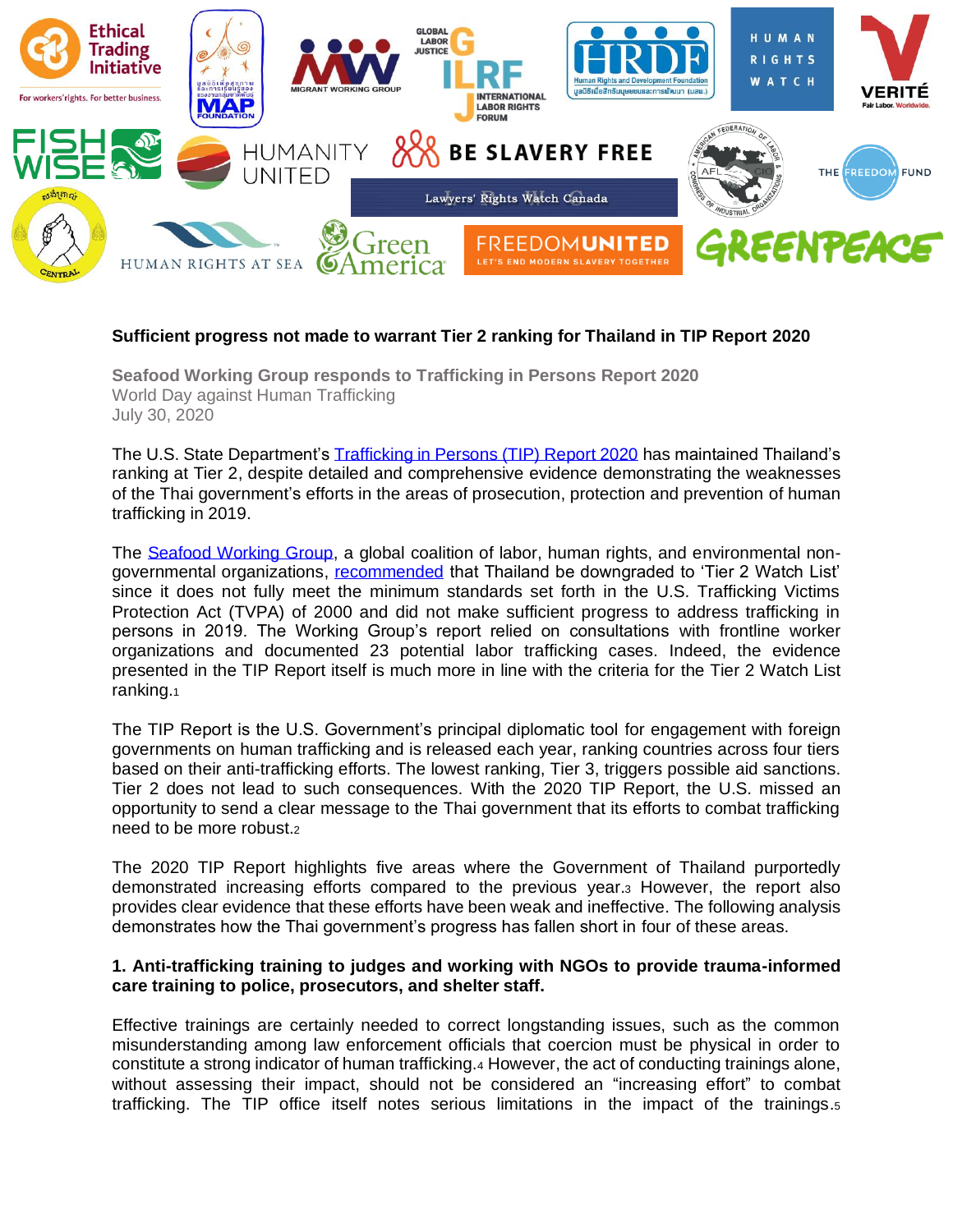Furthermore, most of the trainings for law enforcement listed in the report were conducted with significant support from UN agencies, NGOs and other governments.<sup>6</sup> As the TIP Report aims to assess the efforts and resources applied by the particular government in question, training that is largely funded and provided by external entities should not be used to determine tier rankings.7

### **2. Increase in investigations of suspected cases of labor trafficking compared to the previous reporting period.**

The focus on the rise in labor trafficking investigations is highly selective and misleading, as the overall numbers of trafficking investigations, prosecutions and convictions all decreased, in addition to wider patterns of ineffective law enforcement.

The TIP Report states that 76 labor trafficking cases were investigated in 2019, an increase from the 43 labor trafficking cases investigated in 2018. However, the overall number of trafficking investigations decreased, 8 from 304 in 2018 to 288 in 2019. The TIP report further notes that "the government initiated the fewest number of trafficking investigations since 2014." In addition, the number of prosecutions decreased from 438 in 2018 to 386 in 2019 and convictions dropped from 316 in 2018 to 304 in 2019.<sup>9</sup>

Meanwhile, the finding that 72 percent of victims assisted in government shelters by the Thai government in 2019 were labor trafficking victims, while only 26 percent of the investigations relate to labor trafficking, indicates a failure to adequately investigate labor trafficking crimes. In any case, 76 cases reflects an extremely low number of labor trafficking investigations in the context of the millions of labor migrants in the Thai economy with known [vulnerabilities to](https://thailand.iom.int/labour-migration)  [trafficking.](https://thailand.iom.int/labour-migration) As the TIP report highlights: "Immigration authorities did not identify any victims among the 7,156 migrants screened in immigration detention centers [in 2019], compared to 15 identified in 2018; NGOs reported authorities decreased efforts to cooperate with NGOs to screen for trafficking victims among this population during the reporting period."<sup>10</sup> Furthermore, only four labor trafficking cases were in the fishing sector, which is extremely low. The ILO Ship to Shore Rights' [study](https://www.ilo.org/wcmsp5/groups/public/---asia/---ro-bangkok/documents/publication/wcms_738042.pdf) conducted in 2019 showed that 14 percent of fishers interviewed were in a situation of forced labor. The Seafood Working Group's [submission](https://laborrights.org/sites/default/files/publications/SWG_TIP_Comments_2020_Thailand_Public_Version_1.pdf) also documented several potential labor trafficking cases in the fishing sector during the reporting period.

In addition to these weaknesses, the TIP Report states that "corruption and official complicity facilitated trafficking and continued to impede anti-trafficking efforts,"<sup>11</sup> which is a key issue warranting Tier 2 Watch List status. This included a reluctance by some law enforcement officials to investigate influential boat owners and captains, including those whom they perceived to have connections with politicians. Some police may have purposely compromised investigations and failed to provide prosecutors sufficient evidence to prosecute trafficking cases. The government reported that it convicted 14 officials complicit in trafficking crimes in 2019 (down from 16 in 2018), but utilized administrative punishments against some officials rather than criminally investigating and prosecuting them. The government did not report investigating or prosecuting immigration officials who accepted bribes at border checkpoints, which is one of the issues underpinning widespread labor trafficking.12

## **3. Increased compensation to victims through the anti-trafficking fund.**

The Thai government provided 11.88 million baht (\$398,990) to trafficking victims from its antitrafficking fund, including 1.68 million baht (\$56,430) to victims residing outside government shelters. This represented an increase from the 6.15 million baht (\$206,580) provided in 2018.<sup>13</sup> Although funds have been allocated, the TIP Report notes that "civil society groups reported that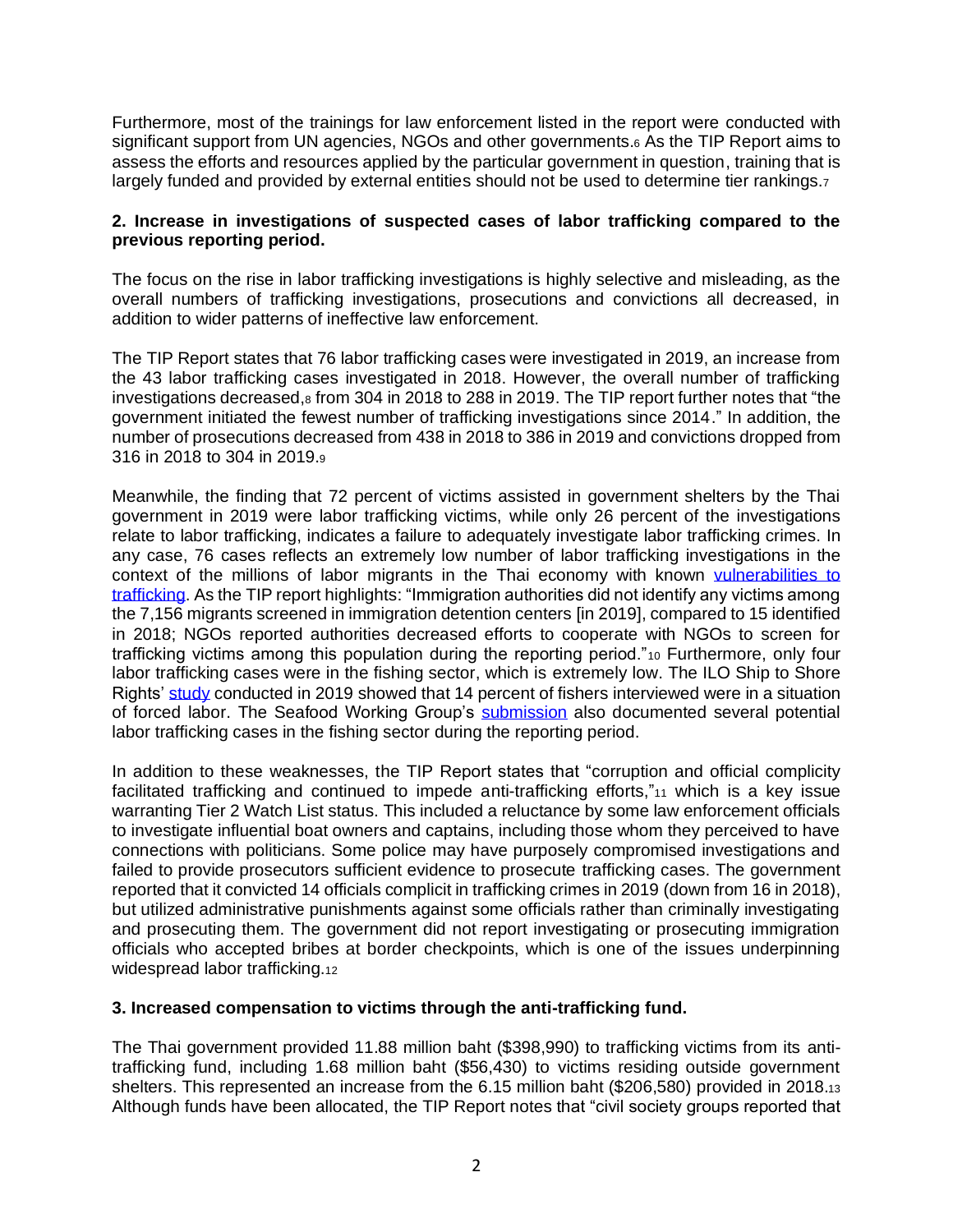proposed implementing regulations, including those that provide permission for trafficking victims to remain in Thailand and allow victims to obtain compensation from the anti-trafficking fund, may not apply to those identified as victims of forced labor."<sup>14</sup> In addition, local organizations find the impact of the anti-trafficking fund to fall short of supporting reintegration for survivors. As explained by a local CSO representative, "the anti-trafficking fund merely provides initial financial remedies and assistance for victims. For the victims to reintegrate sustainably into society, further compensation is required."<sup>15</sup>

# **4. Successful restitution to victims of trafficking for the first time.**

The Thai government has regularly failed to ensure restitution is paid by traffickers, who are oftentimes the victims' employers—an accountability issue that some CSOs consider to be crucial to tackling the root causes of trafficking.<sup>16</sup> The government did not report how many restitution claims prosecutors filed on behalf of victims in 2019 (116 in 2018) but reported that courts ordered 3.3 million baht (\$110,850) in restitution for 14 victims in two cases in 2019. The government reported that for "the first time, two victims successfully received court-ordered restitution from their traffickers." Despite these court orders, however, the TIP Report finds that "the execution of court orders to pay restitution for victims remained ineffective, particularly for non-Thai victims."<sup>17</sup> For example, in the case of 15 persons from Myanmar who were trafficked into the fishing sector in Kantang, the judicial process began in 2017 and concluded at the Supreme Court in 2019 with a decision for money to be allocated, yet to date the funds have still not been successfully provided to the 15 victims.<sup>18</sup>

# **Thailand's wider failure to prevent human trafficking**

More broadly, Thailand did not warrant the Tier 2 ranking in 2020 because it has demonstrably failed to prevent human trafficking of migrant workers. As was documented in the SWG [submission](https://laborrights.org/sites/default/files/publications/SWG_TIP_Comments_2020_Thailand_Public_Version_1.pdf) to the Department of State TIP office, there are several structural issues underpinning risk of forced labor and human trafficking that remain to be addressed. First, the government's system for registering migrant workers in Thailand is insufficient and ineffective, and often leaves migrants without protection under labor laws. Second, the Thai government has failed to effectively prohibit recruitment fees and related costs, which violates the ILO's [General principles](ps://www.ilo.org/global/topics/labour-migration/publications/WCMS_536755/lang--en/index.htm)  [and operational guidelines](ps://www.ilo.org/global/topics/labour-migration/publications/WCMS_536755/lang--en/index.htm) for fair recruitment and forces migrants to routinely go into debt to brokers, recruitment agencies and employers. Third, the government has failed to remove significant barriers to changing employers. The current policy affords workers with the limited opportunity to change employers under certain conditions but, in practice, it has been nearly impossible for migrant workers to use these provisions even when laboring under abusive conditions. These factors – lack of labor protection, debt, and inability to change employers – are built into the legal framework, represent indicators of involuntariness and coercion, and are strong risk factors for forced labor and human trafficking.

The Thai government has failed to ratify core ILO Labor Conventions 87 (Freedom of Association) and 98 (Right to Organize and Collectively Bargain) or to revise its labor legislation to ensure that these fundamental, internationally-recognized worker rights are respected. As such, Thai law explicitly bans non-Thai citizens from the right to form trade unions or play leading roles in them. Thailand remains one of the three countries in Southeast Asia that have [not ratified](https://www.ilo.org/dyn/normlex/%20en/f?p=NORMLEXPUB:11001:0::NO) ILO Conventions 87 and 98. In addition, the Thai government and companies continued to use Strategic Litigation against Public Participation (SLAPP) lawsuits against trade unionists, workers, human rights defenders, and other individuals who spoke out against labor abuse in 2019 and 2020.<sup>19</sup> Barriers to freedom of association and collective bargaining rights, as well as the threat of SLAPP lawsuits, silence workers and prevent them from reporting abuse and seeking relief. As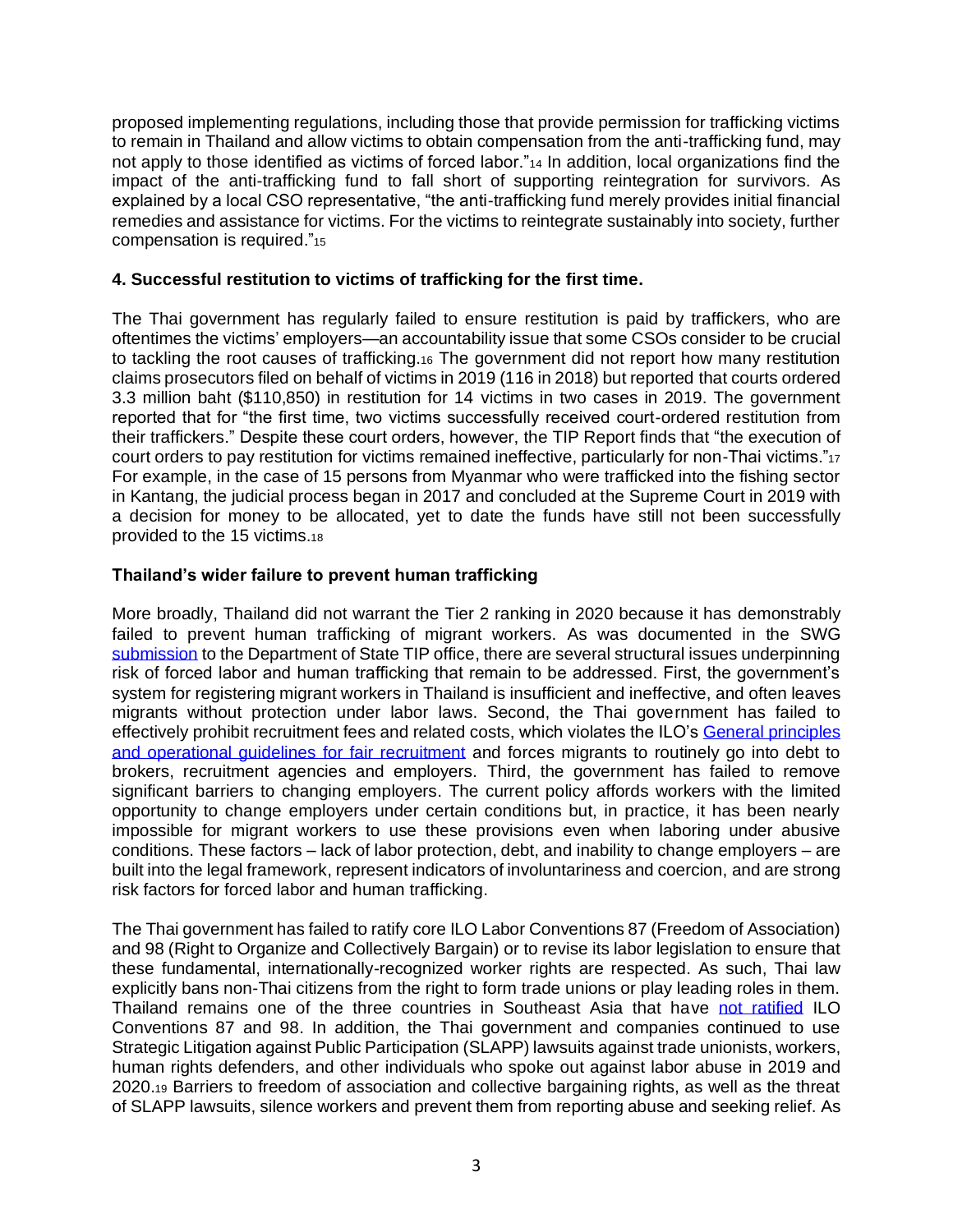the TIP Report states: "Weaknesses in Thailand's labor laws preventing migrant workers from forming labor unions may have contributed to exploitation."<sup>20</sup>

The decision to keep Thailand at Tier 2 in 2020 despite significant evidence warranting a downgrade raises questions about how the ranking was determined. The Seafood Working Group further notes that Taiwan remained at Tier 1 in 2020 despite the significant body of evidence documenting systemic labor trafficking in Taiwan's fishing industry and the government's failure to make serious and sustained efforts to eliminate it.<sub>21</sub>

## **The Seafood Working Group makes the following recommendations:**

- 1. The TIP office should make public the Implementation Guidelines for the TVPA Minimum Standards, used by J/TIP analysts to evaluate governments' efforts in Protection, Prosecution, and Prevention, including any revisions. In addition, it should continue working to increase transparency on how ranking determinations are made, including greater clarity on how distinctions are made between Tiers 1, 2, Tier 2 Watch List, and Tier 3. This would lead to more objective rankings and help organizations compile more appropriate and strategic data.
- 2. In assessing whether a country is demonstrating "serious and sustained efforts" to eliminate trafficking, the TIP Report should ensure equal consideration is given to prevention, protection, and prosecution. It is important to not disproportionately focus on criminal justice responses, given the importance of preventing human trafficking from occurring and affording remedy to victims to prevent re-trafficking.
- 3. The J/TIP office should strengthen direct communication with non-governmental and civil society organizations to ensure that independent research and documentation is utilized as effectively as possible to support the TIP report process each year.

#### Sincerely,

The American Federation of Labor and Congress of Industrial Organizations (AFL-CIO) Be Slavery Free Center for Alliance of Labor and Human Rights (CENTRAL) Ethical Trading Initiative (ETI) FishWise The Freedom Fund Freedom United Global Labor Justice-International Labor Rights Forum (GLJ-ILRF) Green America Greenpeace USA Human Rights and Development Foundation (HRDF) Human Rights at Sea Human Rights Watch Humanity United Lawyers' Rights Watch Canada MAP Foundation Mark B. Taylor, Independent Human Trafficking Consultant and former J/TIP staff Migrant Working Group (MWG) Verité